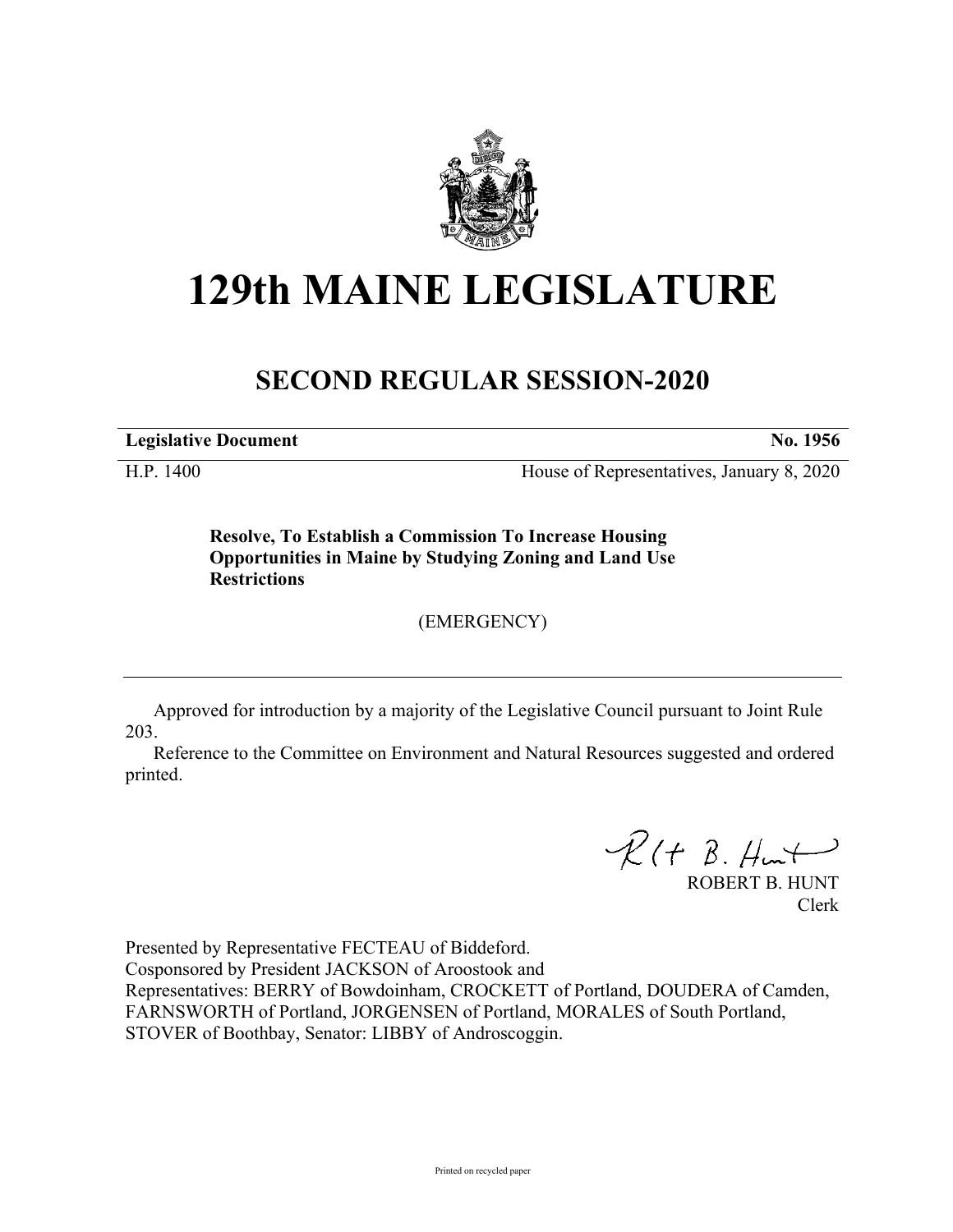- **Emergency preamble. Whereas,** acts and resolves of the Legislature do not become effective until 90 days after adjournment unless enacted as emergencies; and
- **Whereas,** this resolve establishes the Commission To Increase Housing Opportunities in Maine by Studying Zoning and Land Use Restrictions; and
- **Whereas,** the study must be initiated before the 90-day period expires in order that the study may be completed and a report submitted in time for submission to the next legislative session; and
- **Whereas,** in the judgment of the Legislature, these facts create an emergency within the meaning of the Constitution of Maine and require the following legislation as immediately necessary for the preservation of the public peace, health and safety; now, therefore, be it
- **Sec. 1. Commission established. Resolved:** That the Commission To Increase Housing Opportunities in Maine by Studying Zoning and Land Use Restrictions, referred to in this resolve as "the commission," is established.
- **Sec. 2. Commission membership. Resolved:** That, notwithstanding Joint Rule 353, the commission consists of 10 members appointed as follows:
- 1. Two members of the Senate appointed by the President of the Senate, including a member from each of the 2 parties holding the largest number of seats in the Legislature;
- 2. Two members of the House of Representatives appointed by the Speaker of the House, including a member from each of the 2 parties holding the largest number of seats 21 in the Legislature;
- 3. The Director of the Maine State Housing Authority, or the director's designee;
- 4. One member representing the Office of the Governor, appointed by the Governor;
- 5. Two public members, one representing a statewide municipal association and one representing a statewide organization that advocates for affordable housing, appointed by the President of the Senate; and
- 6. Two public members, one representing a regional planning association and one representing the real estate industry, appointed by the Speaker of the House.
- **Sec. 3. Chairs. Resolved:** That the first-named Senate member is the Senate chair and the first-named House of Representatives member is the House chair of the commission.
- **Sec. 4. Appointments; convening of commission. Resolved:** That all appointments must be made no later than 30 days following the effective date of this resolve. The appointing authorities shall notify the Executive Director of the Legislative Council once all appointments have been completed. After appointment of all members, the chairs shall call and convene the first meeting of the commission. If 30 days or more